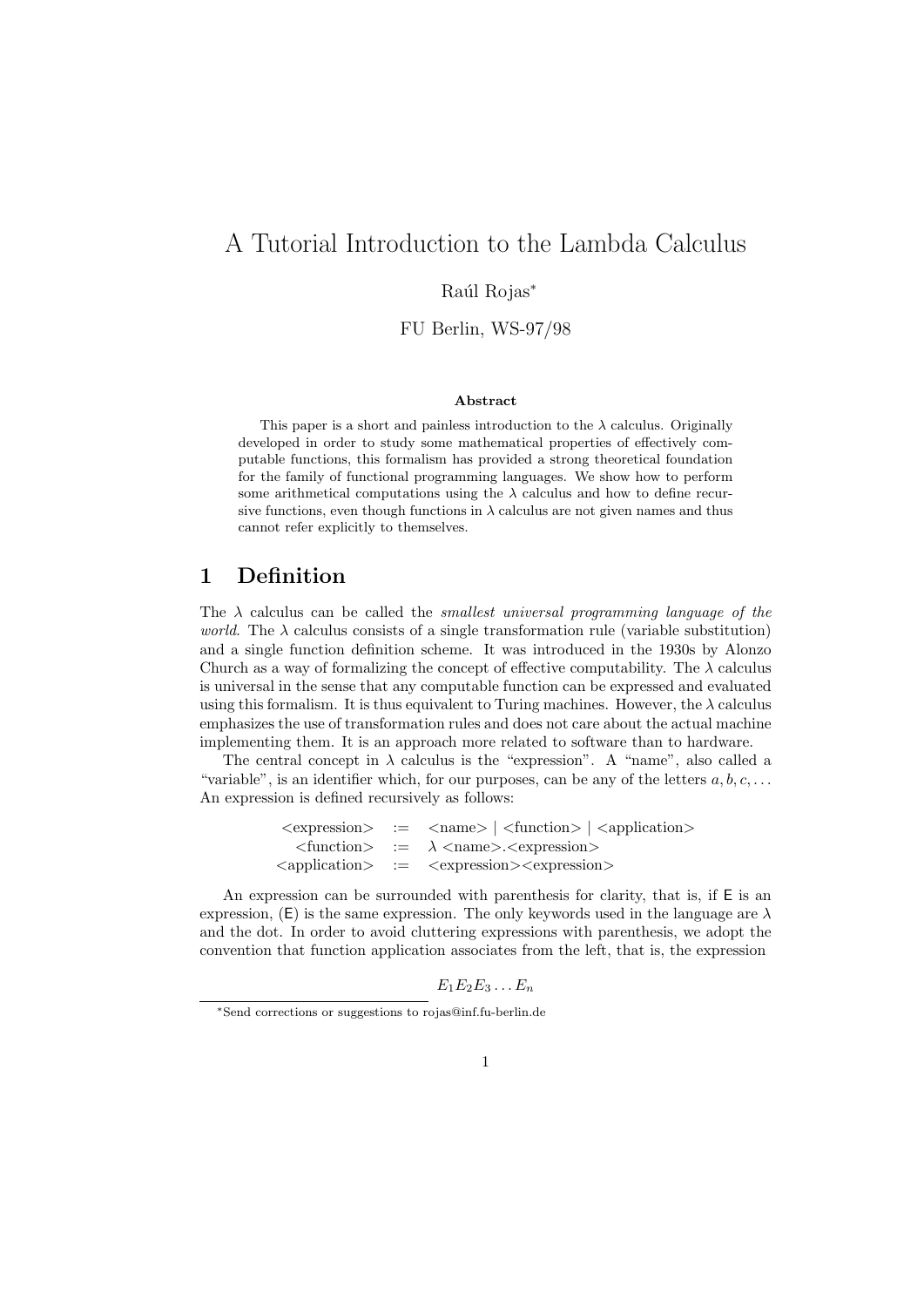is evaluated applying the expressions as follows:

$$
(\ldots ((E_1E_2)E_3)\ldots E_n)
$$

As can be seen from the definition of  $\lambda$  expressions given above, a single identifier is a  $\lambda$  expression. An example of a function is the following:

 $\lambda x.x$ 

This expression defines the identity function. The name after the  $\lambda$  is the identifier of the argument of this function. The expression after the point (in this case a single  $x$ ) is called the "body" of the definition.

Functions can be applied to expressions. An example of an application is

 $(\lambda x.x)y$ 

This is the identity function applied to  $y$ . Parenthesis are used for clarity in order to avoid ambiguity. Function applications are evaluated by substituting the value of the argument  $x$  (in this case  $y$ ) in the body of the function definition, i.e.

$$
(\lambda x.x)y = [y/x]x = y
$$

In this transformation the notation  $[y/x]$  is used to indicate that all occurrences of x are substituted by  $y$  in the expression to the right.

The names of the arguments in function definitions do not carry any meaning by themselves. They are just "place holders", that is, they are used to indicate how to rearrange the arguments of the function when it is evaluated. Therefore

$$
(\lambda z. z) \equiv (\lambda y. y) \equiv (\lambda t. t) \equiv (\lambda u. u)
$$

and so forth. We use the symbol " $\equiv$ " to indicate that when  $A \equiv B$ , A is just a synonym of B.

### 1.1 Free and bound variables

In  $\lambda$  calculus all names are local to definitions. In the function  $\lambda x.x$  we say that x is "bound" since its occurrence in the body of the definition is preceded by  $\lambda x$ . A name not preceded by a  $\lambda$  is called a "free variable". In the expression

 $(\lambda x . x y)$ 

the variable  $x$  is bound and  $y$  is free. In the expression

$$
(\lambda x.x)(\lambda y.yx)
$$

the x in the body of the first expression from the left is bound to the first  $\lambda$ . The y in the body of the second expression is bound to the second  $\lambda$  and the x is free. It is very important to notice that the  $x$  in the second expression is totally independent of the  $x$  in the first expression.

Formally we say that a variable  $\langle$ name $\rangle$  is free in an expression if one of the following three cases holds: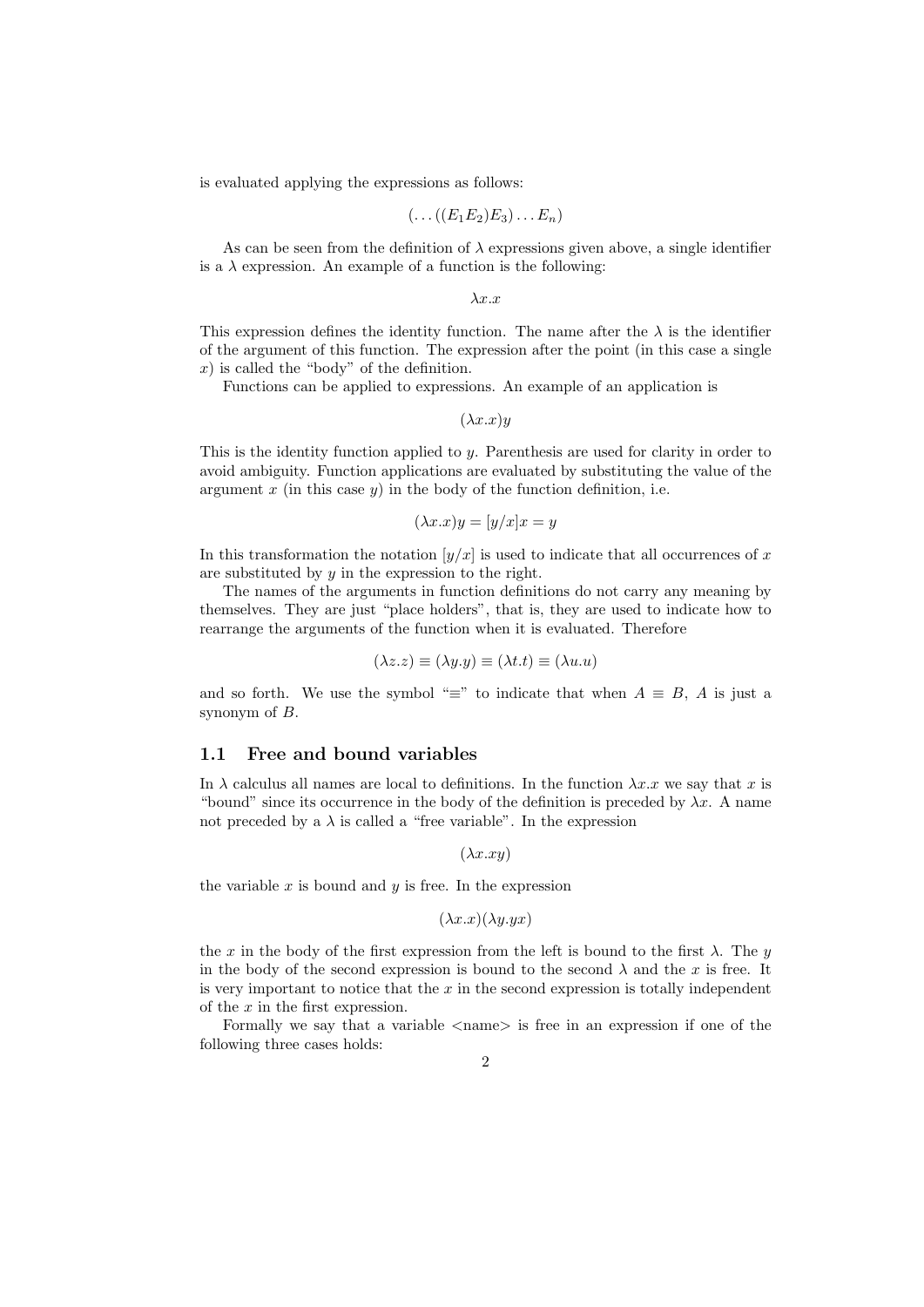- $\langle$  name $\rangle$  is free in  $\langle$  name $\rangle$ .
- $\langle$  name is free in  $\lambda$   $\langle$  name<sub>1</sub>  $\rangle$ .  $\langle$  exp  $\rangle$  if the identifier  $\langle$  name $\rangle \neq \langle$  name<sub>1</sub>  $\rangle$ and  $\langle$  name $\rangle$  is free in  $\langle$ exp $\rangle$ .
- $\langle$  name  $\rangle$  is free in  $E_1E_2$  if  $\langle$  name  $\rangle$  is free in  $E_1$  or if it is free in  $E_2$ .

A variable <name> is bound if one of two cases holds:

- $\langle$  name  $\rangle$  is bound in  $\lambda$   $\langle$  name<sub>1</sub>  $\rangle$ .  $\langle$  exp  $\rangle$  if the identifier  $\langle$  name  $\rangle$  =  $\langle$  name<sub>1</sub>  $\rangle$ or if  $\langle$  name $\rangle$  is bound in  $\langle$ exp $\rangle$ .
- $\langle$  name is bound in  $E_1E_2$  if  $\langle$  name is bound in  $E_1$  or if it is bound in  $E_2$ .

It should be emphasized that the same identifier can occur free and bound in the same expression. In the expression

$$
(\lambda x. xy)(\lambda y. y)
$$

the first  $y$  is free in the parenthesized subexpression to the left. It is bound in the subexpression to the right. It occurs therefore free as well as bound in the whole expression.

### 1.2 Substitutions

The more confusing part of standard  $\lambda$  calculus, when first approaching it, is the fact that we do not give names to functions. Any time we want to apply a function, we write the whole function definition and then procede to evaluate it. To simplify the notation, however, we will use capital letters, digits and other symbols as synonyms for some function definitions. The identity function, for example, can be denoted with I which is a synonym for  $(\lambda x.x)$ .

The identity function applied to itself is the application

$$
II \equiv (\lambda x.x)(\lambda x.x)
$$

In this expression the first  $x$  in the body of the first expression in parenthesis is independent of the  $x$  in the body of the second expression. We can in fact rewrite the above expression as

$$
\mathsf{II} \equiv (\lambda x.x)(\lambda z.z)
$$

The identity function applied to itself

$$
II \equiv (\lambda x.x)(\lambda z.z)
$$

yields therefore

$$
\lambda z.z/x | x = \lambda z.z \equiv 1
$$

that is, the identity function again.

We should be careful when performing substitutions to avoid mixing up free occurrences of an identifier with bound ones. In the expression

$$
\frac{(\lambda x.(\lambda y. xy))y}{3}
$$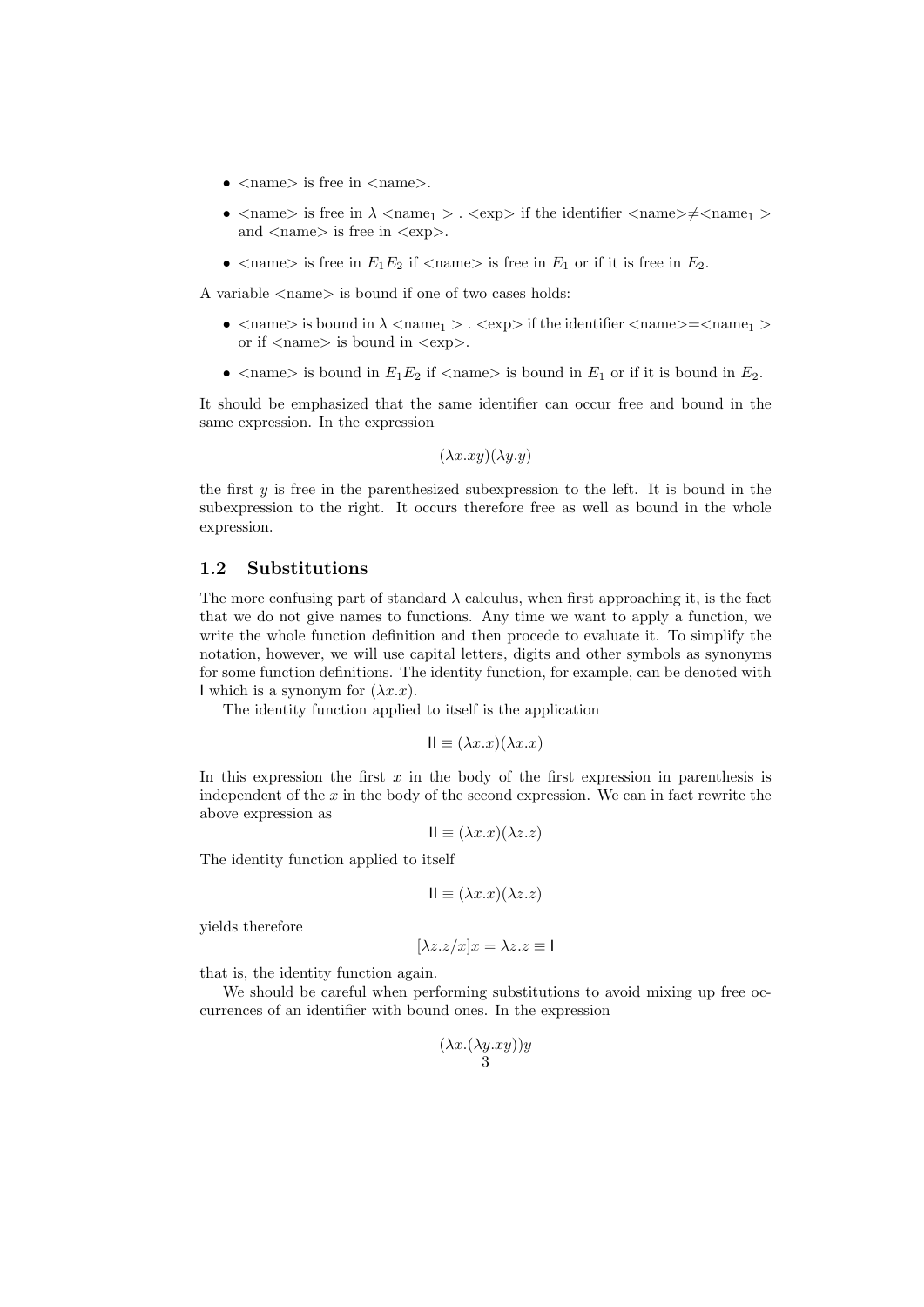the function to the left contains a bound y, whereas the y at the right is free. An incorrect substitution would mix the two identifiers in the erroneous result

 $(\lambda u. u u)$ 

Simply by renaming the bound  $y$  to  $t$  we obtain

$$
(\lambda x.(\lambda t.xt))y = (\lambda t.yt)
$$

which is a completely different result but nevertheless the correct one.

Therefore, if the function  $\lambda x \cdot \langle \text{exp} \rangle$  is applied to E, we substitute all free occurrences of x in  $\langle \text{exp} \rangle$  with E. If the substitution would bring a free variable of E in an expression where this variable occurs bound, we rename the bound variable before performing the substitution. For example, in the expression

$$
(\lambda x.(\lambda y.(x(\lambda x.xy))))y
$$

we associate the argument  $x$  with  $y$ . In the body

 $(\lambda y.(x(\lambda x.xy)))$ 

only the first  $x$  is free and can be substituted. Before substituting though, we have to rename the variable  $y$  to avoid mixing its bound with is free occurrence:

$$
[y/x](\lambda t.(x(\lambda x.xt))) = (\lambda t.(y(\lambda x.xt)))
$$

In normal order reduction we try to reduce always the left most expression of a series of applications. We continue until no further reductions are possible.

# 2 Arithmetic

We expect from a programming language that it should be capable of doing arithmetical calculations. Numbers can be represented in lambda calculus starting from zero and writing "suc(zero)" to represent 1, "suc(suc(zero))" to represent 2, and so on. In the lambda calculus we can only define new functions. Numbers will be defined as functions using the following approach: zero can be defined as

 $\lambda s.(\lambda z.z)$ 

This is a function of two arguments  $s$  and  $z$ . We will abbreviate such expressions with more than one argument as

 $\lambda$ sz.z

It is understood here that  $s$  is the first argument to be substituted during the evaluation and  $z$  the second. Using this notation, the first natural numbers can be defined as

$$
\begin{array}{rcl} 1 & \equiv & \lambda sz.s(z) \\ 2 & \equiv & \lambda sz.s(s(z)) \\ 3 & \equiv & \lambda sz.s(s(s(z))) \end{array}
$$

and so on.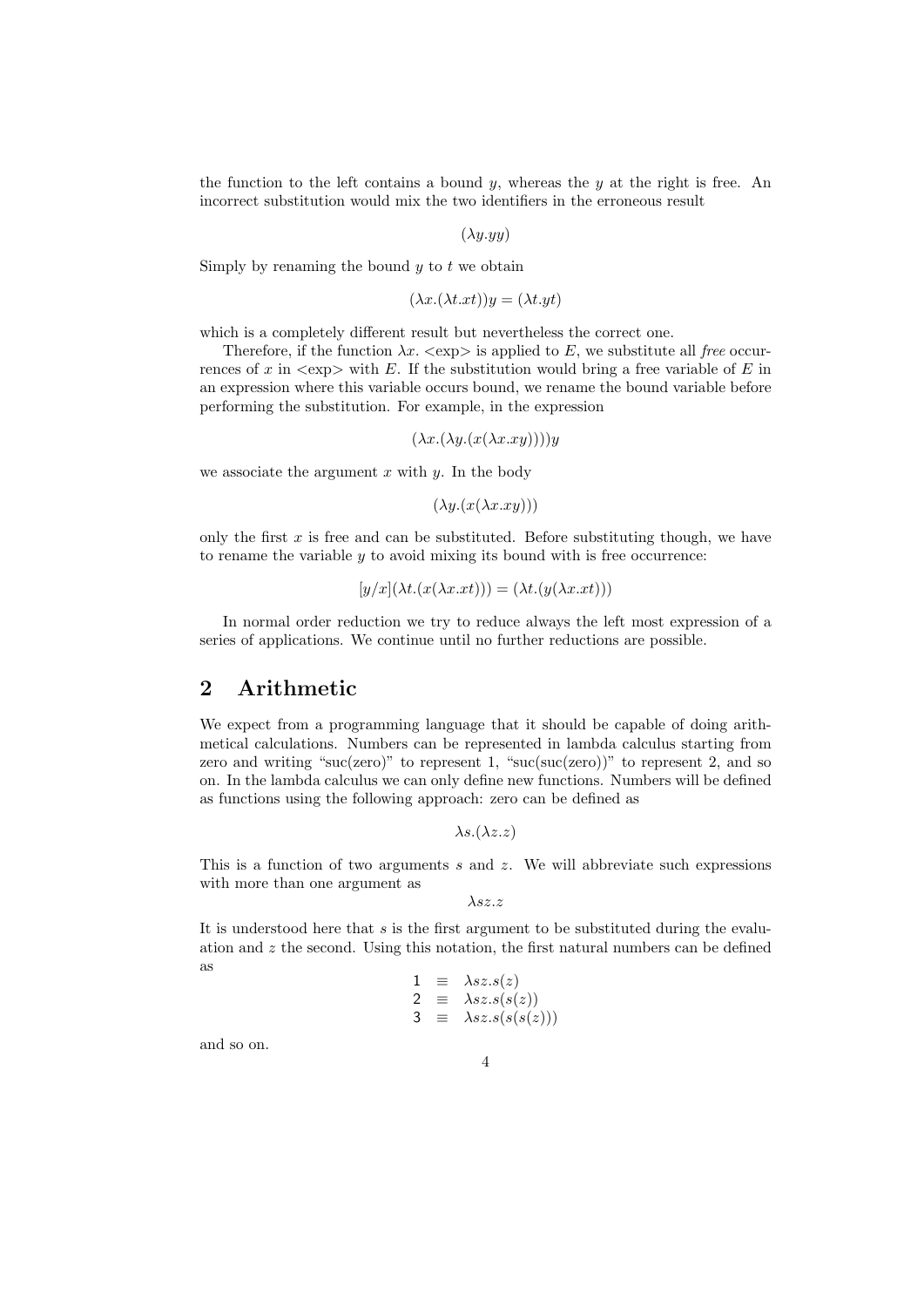Our first interesting function is the successor function. This can be defined as

$$
S \equiv \lambda wyx.y(wyx)
$$

The successor function applied to our representation for zero yields

$$
S0 \equiv (\lambda wyx.y(wyx))(\lambda sz.z)
$$

In the body of the first expression we substitute all occurrences of w with  $(\lambda sz.z)$  and this yields

$$
\lambda yx.y((\lambda sz.z)yx) = \lambda yx.y((\lambda z.z)x) = \lambda yx.y(x) \equiv 1
$$

That is, we obtain the representation of the number 1 (remember that variable names are "dummies").

Successor applied to 1 yields:

$$
51 \equiv (\lambda wyx.y(wyx))(\lambda sz.s(z)) = \lambda yx.y((\lambda sz.s(z))yx) = \lambda yx.y(y(x)) \equiv 2
$$

Notice that the only purpose of applying the number  $(\lambda sz.s(z))$  to the arguments y and  $x$  is to "rename" the variables used in the definition of our number.

### 2.1 Addition

Addition can be obtained immediately by noting that the body sz of our definition of the number 1, for example, can be interpreted as the application of the function s on z. If we want to add say 2 and 3, we just apply the successor function two times to 3.

Let us try the following in order to compute  $2+3$ :

$$
2S3 \equiv (\lambda sz.s(sz))(\lambda wyx.y(wyx))(\lambda uv.u(u(uv)))
$$

The first expression on the right side is a 2, the second is the successor function, the third is a 3 (we have renamed the variables for clarity). The expression above reduces to

 $(\lambda wyx.y((wy)x))((\lambda wyx.y((wy)x))(\lambda uv.u(u(uv)))) \equiv$  SS3

The reader can verify that  $SS3$  reduces to  $S4 = 5$ .

### 2.2 Multiplication

The multiplication of two numbers  $x$  and  $y$  can be computed using the following function:

 $(\lambda xyz.x(yz))$ 

The product of 2 by 2 is then:

$$
(\lambda xyz.x(yz))22
$$

which reduces to

 $(\lambda z.2(2z))$ 

The reader can verify that by further reducing this expression, we can obtain the expected result 4.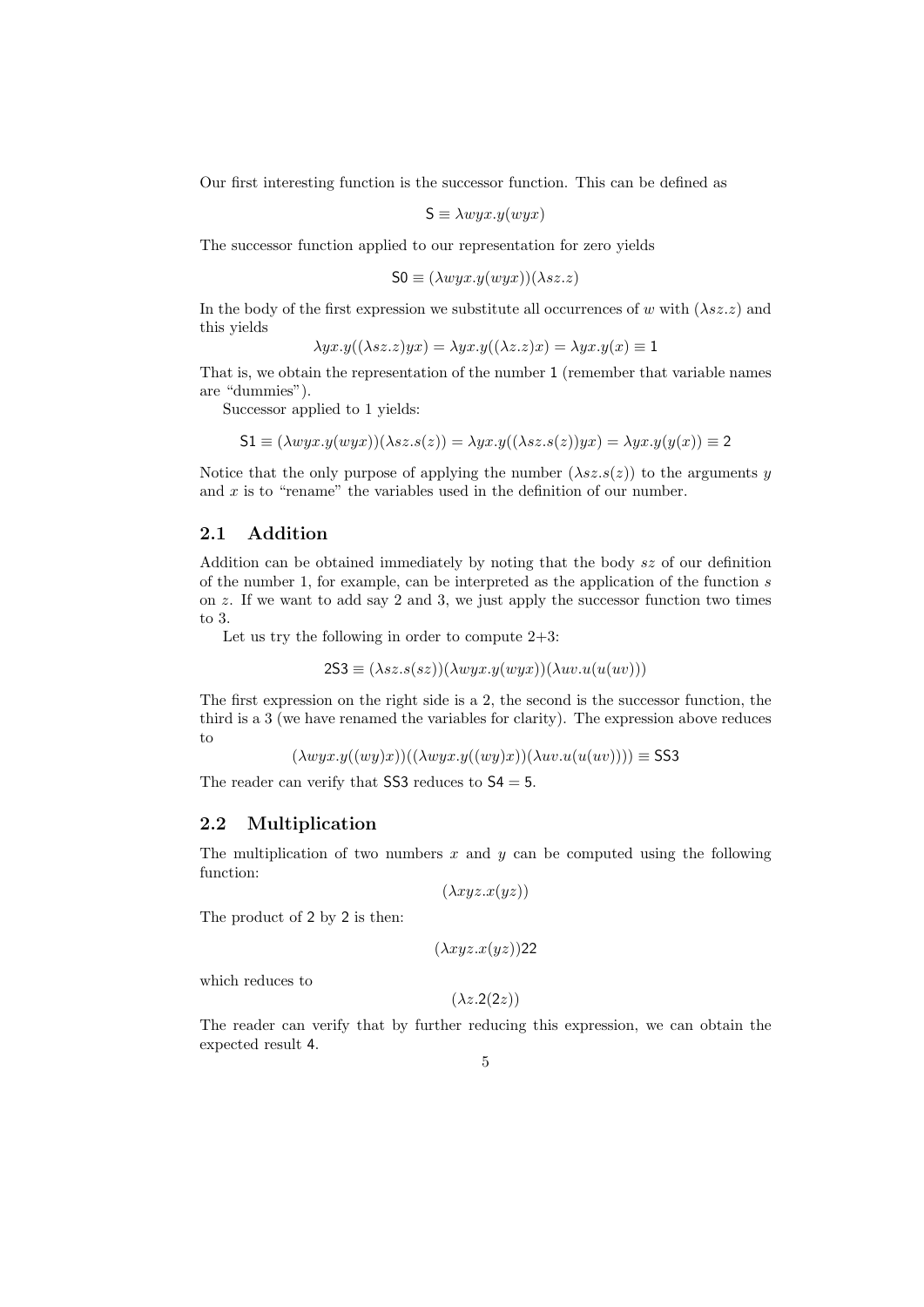# 3 Conditionals

We introduce the following two functions which we call the values "true"

$$
\mathsf{T} \equiv \lambda xy.x
$$

and "false"

$$
\mathsf{F} \equiv \lambda x y. y
$$

The first function takes two arguments and returns the first one, the second function returns the second of two arguments.

### 3.1 Logical operations

It is now possible to define logical operations using this representation of the truth values.

The AND function of two arguments can be defined as

 $\wedge \equiv \lambda xy.xy(\lambda uv.v) \equiv \lambda xy.xy$ F

The OR function of two arguments can be defined as

 $\vee \equiv \lambda xy.x(\lambda uv.u)y \equiv \lambda xy.x \top y$ 

Negation of one argument can be defined as

 $\neg \equiv \lambda x.x(\lambda uv.v)(\lambda ab.a) \equiv \lambda x.xFT$ 

The negation function applied to "true" is

$$
\neg T \equiv \lambda x. x(\lambda uv. v)(\lambda ab. a)(\lambda cd. c)
$$

which reduces to

$$
TFT \equiv (\lambda cd.c)(\lambda uv.v)(\lambda ab.a) = (\lambda uv.v) \equiv F
$$

that is, the truth value "false".

### 3.2 A conditional test

It is very convenient in a programming language to have a function which is true if a number is zero and false otherwise. The following function Z complies with this requirement

 $Z \equiv \lambda x.xF\neg F$ 

To understand how this function works, note that

$$
0fa \equiv (\lambda sz.z)f a = a
$$

that is, the function  $f$  applied zero times to the argument  $a$  yields  $a$ . On the other hand, F applied to any argument yields the identity function

$$
\mathsf{F}a \equiv (\lambda xy.y)a = \lambda y.y \equiv 1
$$
6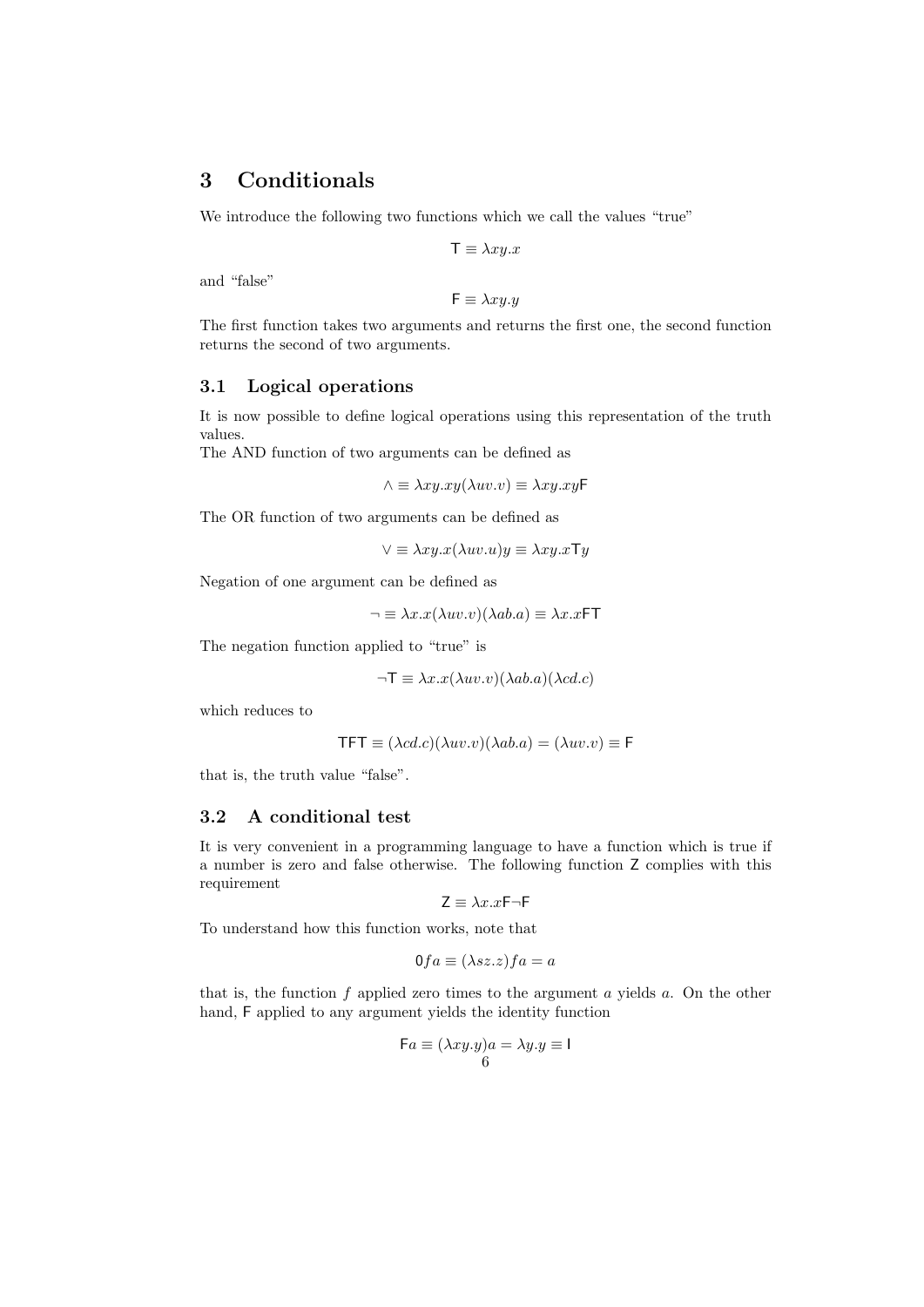We can now test if the function  $Z$  works correctly. The function applied to zero yields

$$
Z0 \equiv (\lambda x.xF\neg F)0 = 0F\neg F = \neg F = T
$$

because F applied 0 times to  $\neg$  yields  $\neg$ . The function Z applied to any other number N yields

$$
ZN \equiv (\lambda x. xF\neg F)N = NF\neg F
$$

The function F is then applied N times to  $\neg$ . But F applied to anything is the identity, so that the above expression reduces for any number N greater than zero to

 $IF = F$ 

### 3.3 The predecessor function

We can now define the predecessor function combining some of the functions introduced above. When looking for the predecessor of  $n$ , the general strategy will be to create a pair  $(n, n - 1)$  and then pick the second element of the pair as the result.

A pair  $(a, b)$  can be represented in  $\lambda$ -calculus using the function

 $(\lambda z. zab)$ 

We can extract the first element of the pair from the expression applying this function to T

$$
(\lambda z. zab)\mathsf{T} = \mathsf{T}ab = a
$$

and the second applying the function to F

$$
(\lambda z. zab)\mathsf{F} = \mathsf{F}ab = b
$$

The following function generates from the pair  $(n, n-1)$  (which is the argument p in the function) the pair  $(n+1, n-1)$ :

$$
\Phi \equiv (\lambda pz. z (S(pT))(pT))
$$

The subexpression  $p\mathsf{T}$  extracts the first element from the pair p. A new pair is formed using this element, which is incremented for the first position of the new pair and just copied for the second position of the new pair.

The predecessor of a number n is obtained by applying n times the function  $\Phi$  to the pair  $(\lambda z_{00})$  and then selecting the second member of the new pair:

$$
P \equiv (\lambda n.n\Phi(\lambda z.z00)F
$$

Notice that using this approach the predecessor of zero is zero. This property is useful for the definition of other functions.

### 3.4 Equality and inequalities

With the predecessor function as the building block, we can now define a function which tests if a number  $x$  is greater than or equal to a number  $y$ :

$$
\mathsf{G}\equiv (\lambda xy. \mathsf{Z}(x \mathsf{P} y))\mathsf{Z}
$$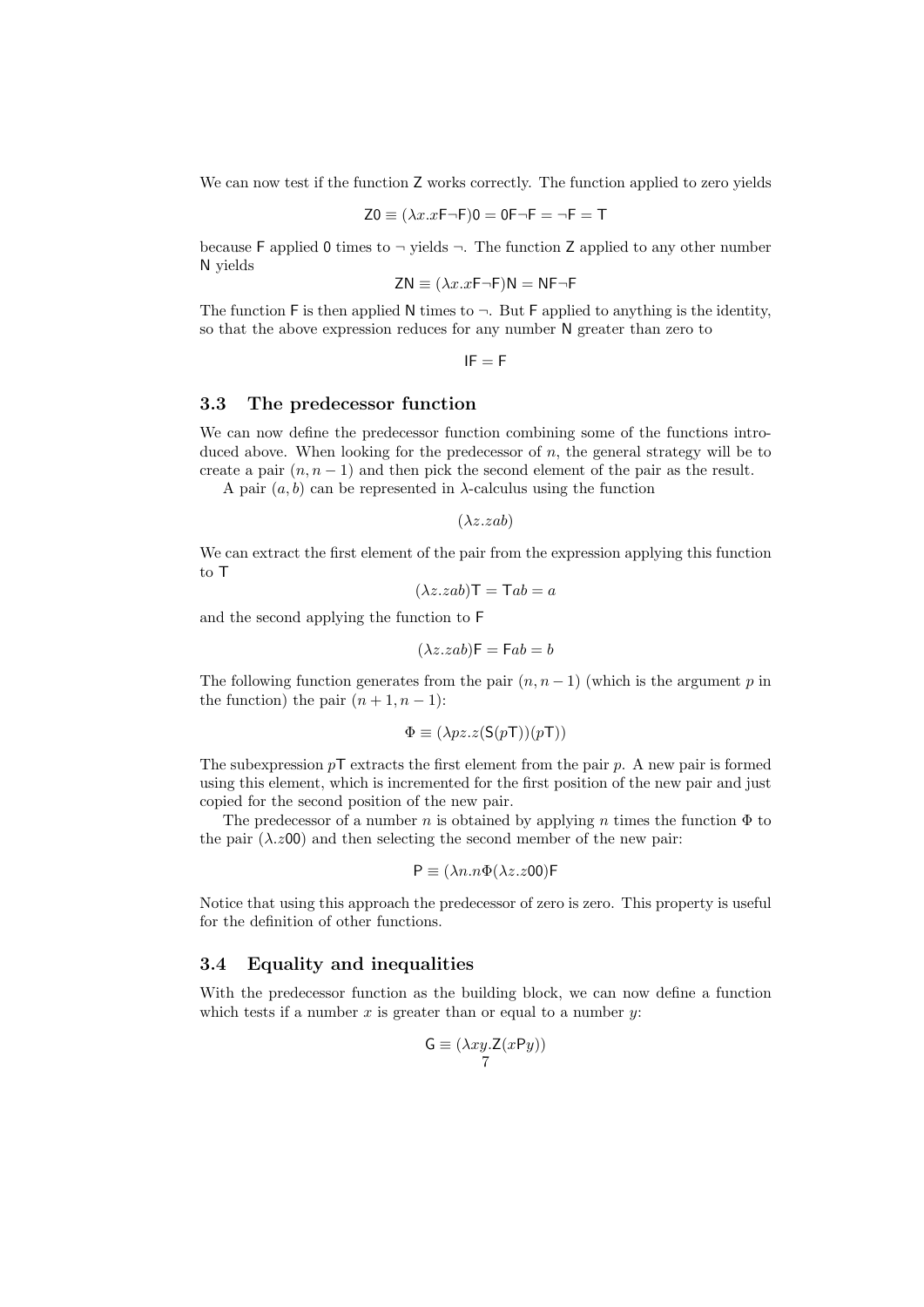If the predecessor function applied x times to y yields zero, then it is true that  $x \geq y$ .

If  $x \geq y$  and  $y \geq x$ , then  $x = y$ . This leads to the following definition of the function E which tests if two numbers are equal:

$$
\mathsf{E} \equiv (\lambda xy. \wedge (\mathsf{Z}(x \mathsf{P} y))(\mathsf{Z}(y \mathsf{P} x)))
$$

In a similar manner we can define functions to test whether  $x > y$ ,  $x < y$  or  $x \neq y$ .

### 4 Recursion

Recursive functions can be defined in the  $\lambda$  calculus using a function which calls a function y and then regenerates itself. This can be better understood by considering the following function Y:

$$
\mathsf{Y} \equiv (\lambda y.(\lambda x. y(xx))(\lambda x. y(xx)))
$$

This function applied to a function R yields:

$$
\mathsf{YR} = (\lambda x. \mathsf{R}(xx))(\lambda x. \mathsf{R}(xx))
$$

which further reduced yields:

$$
R((\lambda x.R(xx))(\lambda x.R(xx))))
$$

but this means that  $\overline{YR} = R(\overline{YR})$ , that is, the function R is evaluated using the recursive call YR as the first argument.

Assume, for example, that we want to define a function which adds up the first  $n$ natural numbers. We can use a recursive definition, since  $\sum_{i=0}^{n} i = n + \sum_{i=0}^{n-1} i$ . Let us use the following definition for R:

$$
R \equiv (\lambda r n \cdot Z n 0(nS(r(Pn))))
$$

This definition tells us that the number  $n$  is tested: if it is zero the result of the sum is zero. If  $n$  is not zero, then the successor function is applied  $n$  times to the recursive call (the argument  $r$ ) of the function applied to the predecessor of n.

How do we know that  $r$  in the expression above is the recursive call to  $R$ , since functions in  $\lambda$  calculus do not have names? We do not know and that is precisely why we have to use the recursion operator Y. Assume for example that we want to add the numbers from 0 to 3. The necessary operations are performed by the call:

$$
YR3 = R(YR)3 = Z30(3S(YR(P3)))
$$

Since 3 is not equal to zero, the evaluation reduces to

$$
3S(YR2)
$$

that is, the sum of the numbers from 0 to 3 is equal to 3 plus the sum of the numbers from 0 to 2. Successive recursive evaluations of YR will lead to the correct final result.

Notice that in the function defined above the recursion will be broken when the argument becomes 0. The final result will be

#### 3S2S1S0

that is, the number 6.